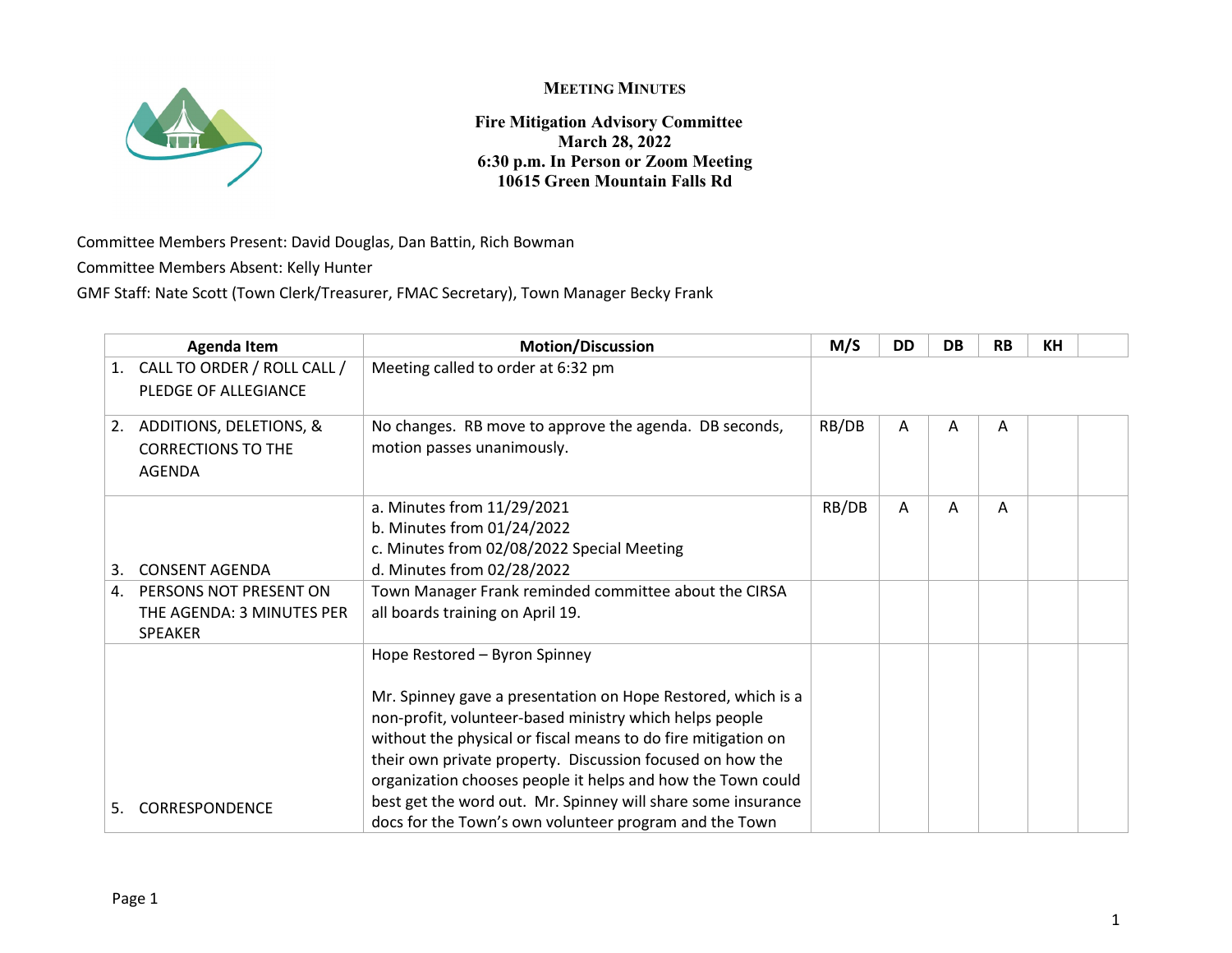## **MEETING MINUTES**

## **Fire Mitigation Advisory Committee March 28, 2022 6:30 p.m. In Person or Zoom Meeting 10615 Green Mountain Falls Rd**

|                           | will have more internal discussions about how best to make    |  |  |  |
|---------------------------|---------------------------------------------------------------|--|--|--|
|                           | residents aware of Hope Restored. No formal committee         |  |  |  |
|                           | action taken.                                                 |  |  |  |
|                           | a. CUSP Update                                                |  |  |  |
|                           | Adrian Knight from CUSP: 19.05 acres of Town-owned            |  |  |  |
|                           | property is the goal for this year. Discussion about where    |  |  |  |
|                           | CUSP should focus the work, considering the COSWAP plan.      |  |  |  |
|                           | RB asked about ongoing mitigation maintenance. Adrian         |  |  |  |
|                           | suggested maintenance at 3-, 5-, and 7-year intervals. CUSP   |  |  |  |
|                           | agrees to working south and west of their recent work, or     |  |  |  |
|                           | uphill of the COSWAP work. This will cross the Teller County  |  |  |  |
|                           | line towards the Catamount trailhead. Adrian will send        |  |  |  |
|                           | documentation about the CUSP chipper cost, process to         |  |  |  |
|                           | reserve. No formal committee action taken.                    |  |  |  |
|                           | b. COSWAP Update                                              |  |  |  |
|                           | David Douglas gave an update on the COSWAP initial            |  |  |  |
|                           | meeting, which was a site walk with MHYC, town volunteers,    |  |  |  |
|                           | and TCT Scott. The result is a plan to ask for 12 more weeks  |  |  |  |
| 6. OLD BUSINESS           | as part of the grant. This request is pending Board approval. |  |  |  |
|                           | No formal committee action taken.                             |  |  |  |
|                           | a. Develop 3-5 year fire mitigation plan                      |  |  |  |
|                           | DB: Ideas of getting with neighboring partners to             |  |  |  |
|                           | coordinate mitigation efforts and the adoption of WUI         |  |  |  |
|                           | (wildfire urban interface) building code.                     |  |  |  |
|                           | RB: Need to concentrate on the goals that we have set         |  |  |  |
|                           | which we haven't completed. Discussion on local education,    |  |  |  |
|                           | chipper use, refresh the Community Wildfire Protection Plan,  |  |  |  |
|                           | how to measure successes of the FMAC.                         |  |  |  |
| <b>NEW BUSINESS</b><br>7. |                                                               |  |  |  |